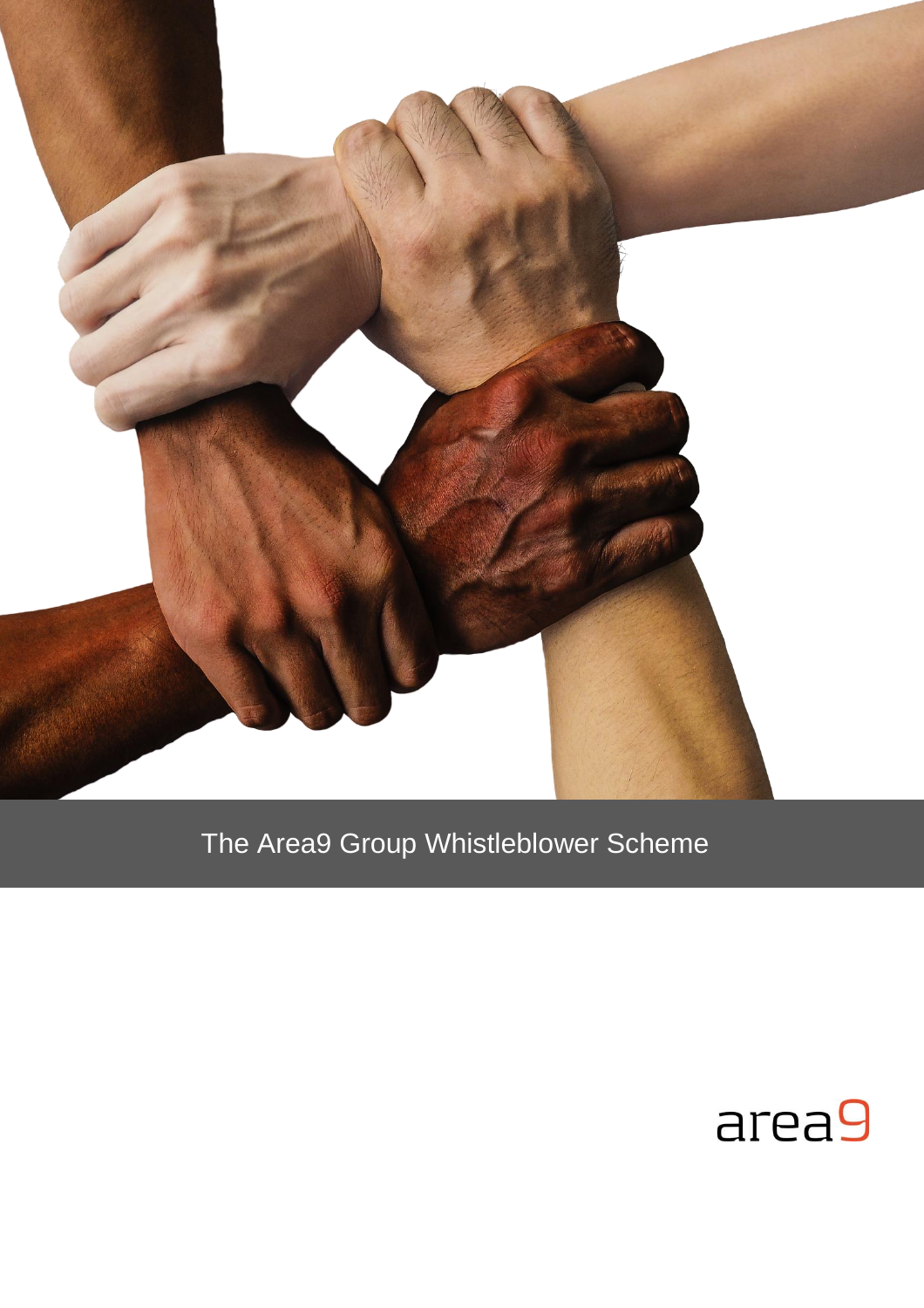# area9

#### **THE AREA9 GROUP WHISTLEBLOWER SCHEME**

The Area9 Group practices a high level of ethical standard in business and personal conduct. All of the management and all employees and representatives of Area9 must practice integrity in fulfilling responsibilities and comply with high moral standards and all applicable laws and company policies.

The Area9 Group has adopted global principles for procedures for whistleblowers in the Area9 Group to ensure access to anonymous and safe reporting of any potential misconducts or violations.

The Area9 Group has established a system and infrastructure, which makes sure, that the whistleblower will be protected from inappropriate exposure or consequence and will be adequately informed of relevant measures from the Area9 Group in order to mitigate and stop the misconduct or violation.

The Area9 Group Whistleblower Committee will handle any reports received in accordance with this Whistleblower Scheme. The Whistleblower Committee is anchored in the very core of the Area9 Group and will be assisted by external legal counsel.

#### **SCOPE OF THE AREA9 GROUP WHISTLEBLOWER SCHEME**

The Area9 Group will not tolerate any criminal offences, other violations of law or regulations, harassment, unhealthy working environment, bribery, unethical or illegal behavior or any violations of the Area9 Group Code of Conduct and Ethics, the Area9 Sexual Harassment Policy or other relevant policies in the Area9 Group (hereafter referred to as 'Relevant Incidents') from inside or outside of the Area9 Group.

The Area9 Group Whistleblower Scheme applies to every person in the Area9 Group regardless of gender, sexual orientation, level, function, seniority, status or other protected characteristics. Employees, managers, investors, contractors, customers and everyone interacting with the Area9 Group are also covered by the principles of The Area9 Group Whistleblower Scheme.

Relevant Incidents can appear in many shapes and forms and could have variable severity. All individuals are strongly encouraged to take action when faced with suspicions or concerns of Relevant Incidents that govern Area9's operations done by employees of Area9 or our business partners.

The Area9 Group Whistleblower Scheme will be revised on a regular basis in order to be updated due to any new circumstances. All employees and management will be informed of any changes when they are implemented.

#### **REPORTING PROCEDURE**

The Area9 Group assumes every reporting is legitimate unless proven otherwise. We listen to any employee and we always conduct the investigations properly.

If you want to report any Relevant Incident, you can report directly to the Area9 Group or to the Area9 Group External Legal Counsel:

#### HOW TO REPORT TO THE AREA9 GROUP DIRECTLY

 Ask for an urgent meeting with your manager or an impartial manager. Once in the meeting, explain the Relevant Incident in as much detail as possible. If you have any evidence (e.g. emails), forward it or bring it with you to the meeting. Information provided in your report is sent to the Area9 Group External Legal Counsel for appropriate review and processing or directly to the Whistleblower Committee.

#### HOW TO REPORT ANONYMOUSLY TO EXTERNAL LEGAL COUNSEL

- Report the Relevant Incident by sending an e-mail to the Area9 Group External Legal Counsel at Elverdam Law Firm at [area9.compliance@elverdam.dk](mailto:area9.compliance@elverdam.dk)
- If you prefer to report the Relevant Incident anonymously, please set up an e-mail account under an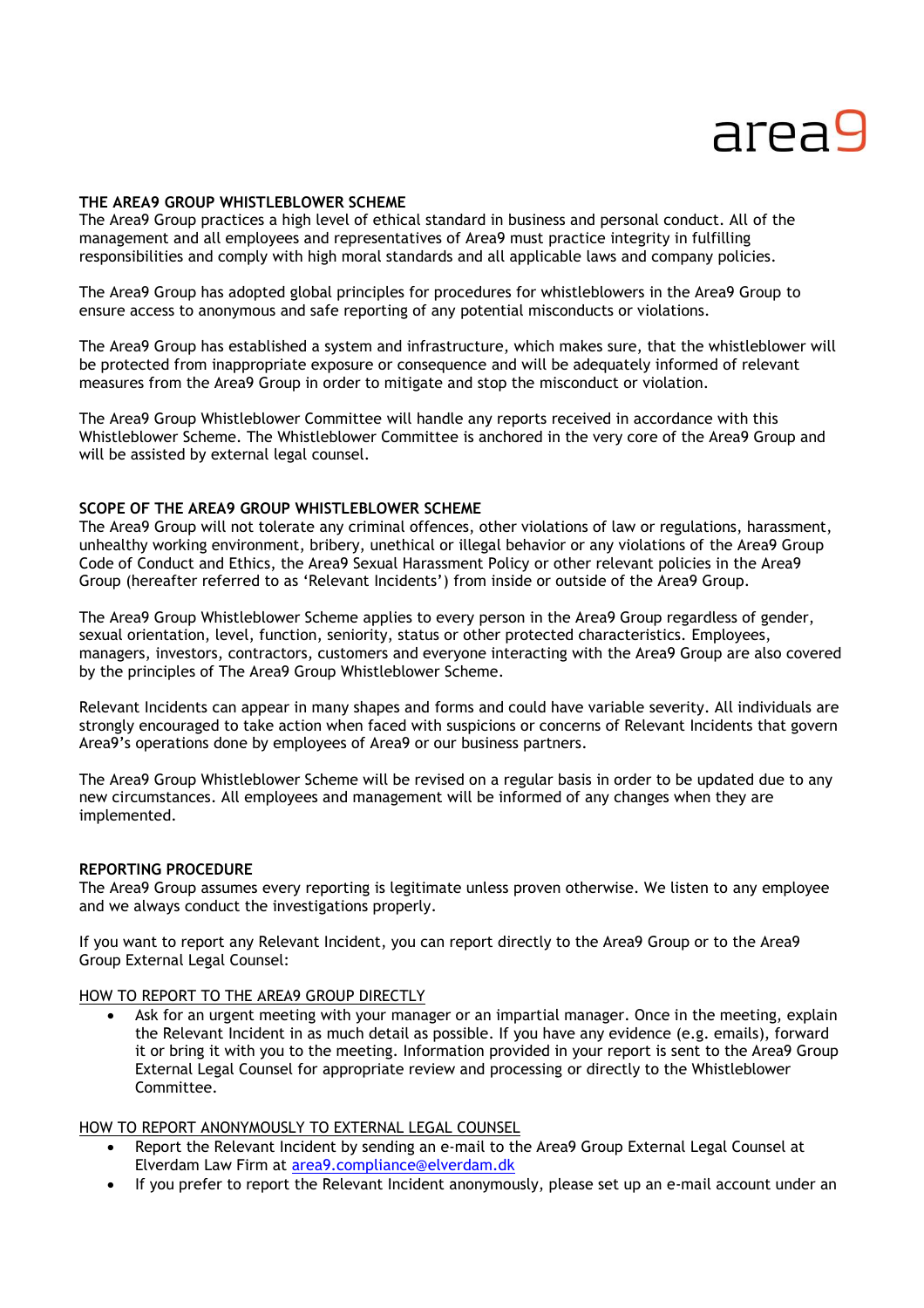anonymous alias prior to reporting. Please make certain you check the anonymous email on a regular basis

- You are advised to report the Relevant Incident from your personal electronic equipment, not using Area9 Group equipment for additional protection
- Your report should be submitted in Danish or English language
- Your report will be handled safely, discreetly, with the utmost care and without undue delay as well as with strict confidentiality by impartial parties in the process
- Your report will be governed by the Data Processing Policy of Elverdam Law Firm (English: [www.elverdam.com/terms\\_and\\_conditions/](http://www.elverdam.com/terms_and_conditions/) or Danish: [www.elverdam.dk/forretningsbetingelser/\)](http://www.elverdam.dk/forretningsbetingelser/)
- You will receive an email with confirmation of your report (if confirmation is not received with 3-4 business days, please contact the Area9 Group External Legal Counsel again).
- If necessary or appropriate, the Area9 Group External Legal Counsel will reply to your report with follow-up questions, information or measures to mitigate the Relevant Incident.

When a report has been filed, the report will be reviewed by either the receiving manager or the Area9 Group External Legal Counsel to ensure the anonymity of the whistleblower.

#### Disclosure to the Whistleblower Committee

After review, the report will be disclosed to the Whistleblower Committee (see below). If the Whistleblower Committee has any questions or need further information, the Area9 Group External Legal Counsel can assist in establishing contact between the Whistleblower Committee and the whistleblower. This contact will go through the Area9 Group External Legal Counsel in order to ensure anonymity of the whistleblower. If the whistleblower does not want to establish contact, it cannot be made and the Whistleblower Committee has to act upon the information available.

#### Anonymity

The whistleblower has the right to stay anonymous and are not required to give further information or enter into contact with the Area9 Group or the Area9 Group External Legal Counsel if the whistleblower is not interested herein.

To ensure the anonymity of a whistleblower the Area9 Group External Legal Counsel acts as an impartial third party, which handles all reports until they are disclosed to the Whistleblower Committee. Before disclosure to the Whistleblower Committee, all reports will be reviewed for information that has potential to reveal the identity of the whistleblower. If such information is found it will be redacted from disclosure. Before disclosure there will also be made an evaluation of the Whistleblower Committee and if any of them should be excluded from disclosure in the specific Relevant Incident, due to the nature of the case.

# Rights of the whistleblower

The Area9 Group shall not retaliate against any individual who - in good faith - reports a Relevant Incident. Any such retaliation or inappropriate exposure or consequence shall be considered a violation of the Area9 Group Code of Conduct and Ethics, which should be reported. Any deliberate false accusations and reports containing information with the intentional purpose to mislead or discredit will not be tolerated.

# Personal Data Protection

Any personal data of any involved individual will be treated confidentially in accordance with the personal data and employment legislation applicable in accordance with the Area9 Group Personal Data Policy [\(www.area9lyceum.com/privacy-policy/\)](http://www.area9lyceum.com/privacy-policy/).

# **THE WHISTLEBLOWER COMMITTEE**

The Area9 Group has established a Whistleblower Committee.

In any matters concerning Area9 Lyceum ApS and its subsidiaries, the Whistleblower Committee will consist of the Chairman of the Board of Directors and the Vice-Chairman of the Board of Directors of Area9 Lyceum ApS. In case of any conflict of interest related to any member of the Whistleblower Committee, the report will be handed over to another impartial member of the Board of Directors of Area9 Lyceum ApS to be included in the Whistleblower Committee related to the specific Relevant Incident. If an impartial Whistleblower Committee cannot be established within the Board of Directors in Area9 Lyceum ApS, the Whistleblower Committee in Area9 Invest ApS (as described below) shall handle the matter.

In any matters concerning all other companies in the Area9 Group, the Whistleblower Committee will consist